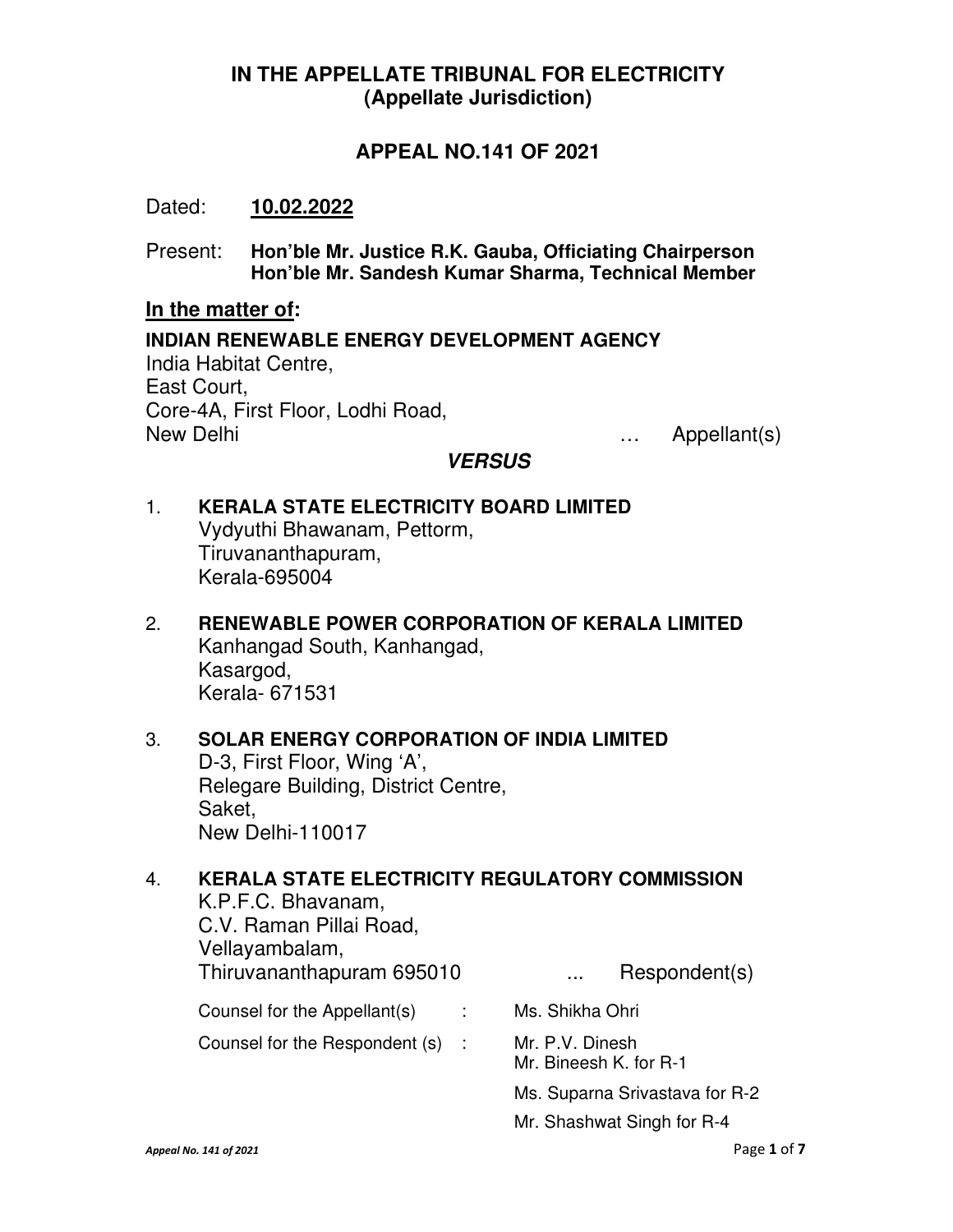## **J U D G M E N T** *(Oral)*

#### **PER HON'BLE MR. JUSTICE R.K. GAUBA, OFFICIATING CHAIRPERSON**

**1.** This matter has been taken up by video conference mode on account of pandemic conditions, it being not advisable to hold physical hearing.

**2.** The appeal has been brought by *Indian Renewable Energy Development Agency* ('IREDA', for short) which has established a 50 MW Solar PV project at Kasergod Solar Park, the entire power generated therefrom being tied up with first respondent i.e. *Kerala State Electricity Board Ltd* ('KSEBL', for short) under *Power Sale Agreement* dated 31.03.2017 (PSA). The array of parties in the matter at hand includes not only the *Kerala State Electricity Regulatory Commission* ('Commission') impleaded as fourth respondent, its Order dated 06.02.2019 being under challenge, but also *Renewable Power Corporation of Kerala Ltd* ('RPCKL') and *Solar Energy Corporation of India Ltd* ('SECI'). The former, RPCKL, is described as subsidiary of KSEBL, it being responsible for the management of the Solar Park in question in coordination with various departments of the Government. The other respondent, SECI, on the other hand, is a Government of India undertaking set up under the aegis of *Ministry of New and Renewable Energy* ('MNRE'), it acting as a nodal agency of the Government of India for development of solar power projects.

*Appeal No. 141 of 2021* Page **2** of **7 3.** The pleadings make reference, *inter alia,* to the background facts arising out of four contracts, the first in chronology being a Memorandum of Understanding dated 18.02.2015 (MoU) for development of solar park and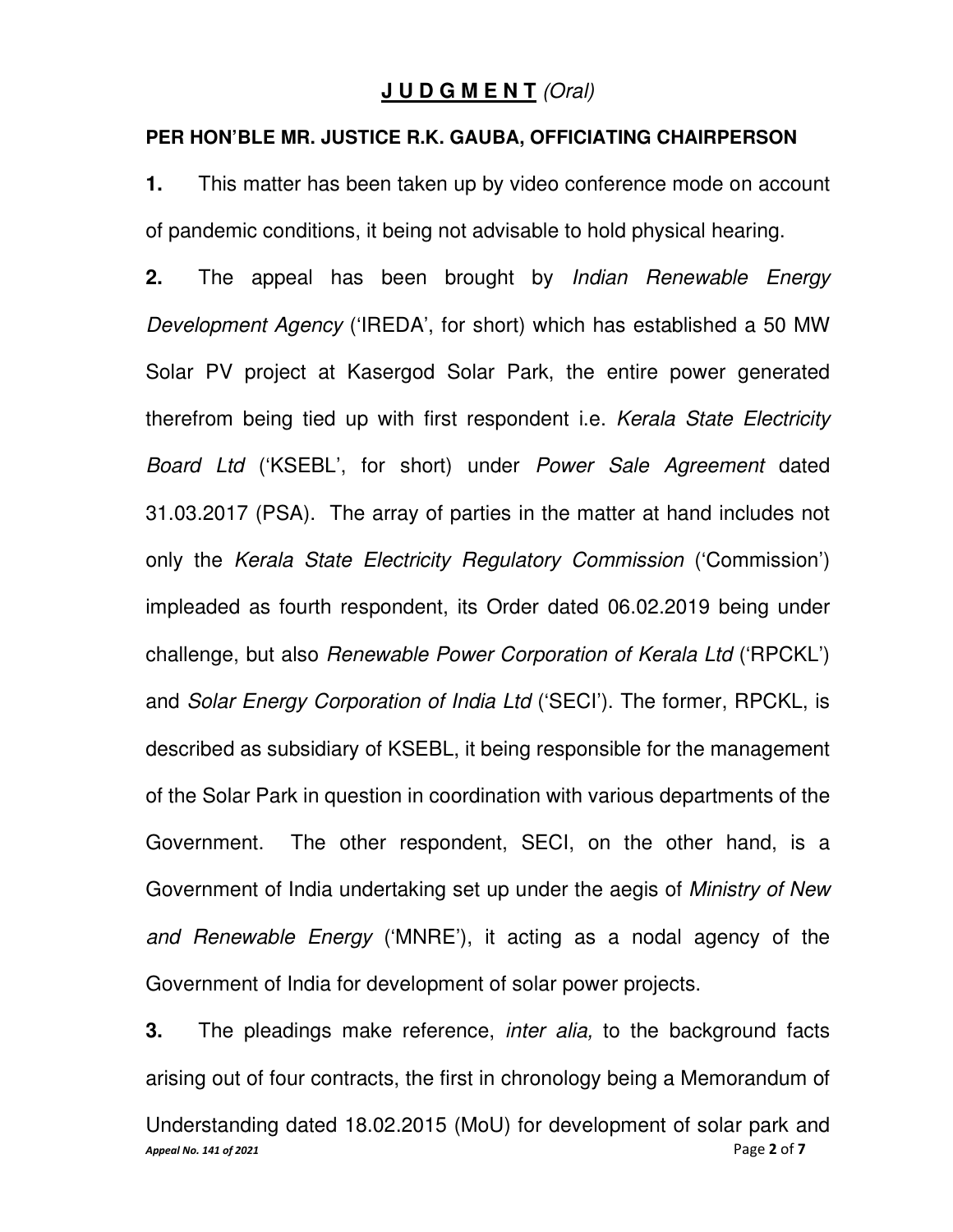supply of solar park in the State of Kerala, it being a document entered upon by SECI and KSEBL. The next in line would be the tripartite arrangement dated 31.03.2015 between the appellant, SECI and KSEBL setting out the broad terms of development of the project and sale of power for 50 MW solar power project at Kasergod, Kerala to KSEBL. In the wake of the above understanding and contract, SECI, for and on behalf of the appellant, had entered into a contract described as supply agreement, irrigation works contract and civil & allied works contract on 23.03.2016 with an EPC contractor named M/s Jakson Engineers Ltd (hereinafter referred to as 'EPC Contract'). Later, the appellant and KSEBL signed the PSA on 31.03.2017 setting out the terms on which the supply of electricity generated was to be made to the procurer (KSEBL).

**4.** The project was statedly commissioned with the total project cost of Rs. 310.88 crores. The appellant sought a tariff of Rs. 4.95/kwh on the basis of the said capital cost and as per the norms and parameters which are stated to be laid down in the appropriate Regulations framed by Central Electricity Regulatory Commission ('CERC'). The Commission, by its order dated 06.02.2019, determined the tariff at Rs. 3.83/unit. It is the said order, some disallowances wherein are under challenge by the present appeal.

**5.** The appellant is aggrieved because of denial of partial expenditure of Rs. 25.38 crores which it claims to have paid to RPCKL in two tranches, one of Rs. 17.25 crores on 12.07.2017 and the other of Rs. 8.13 crores paid on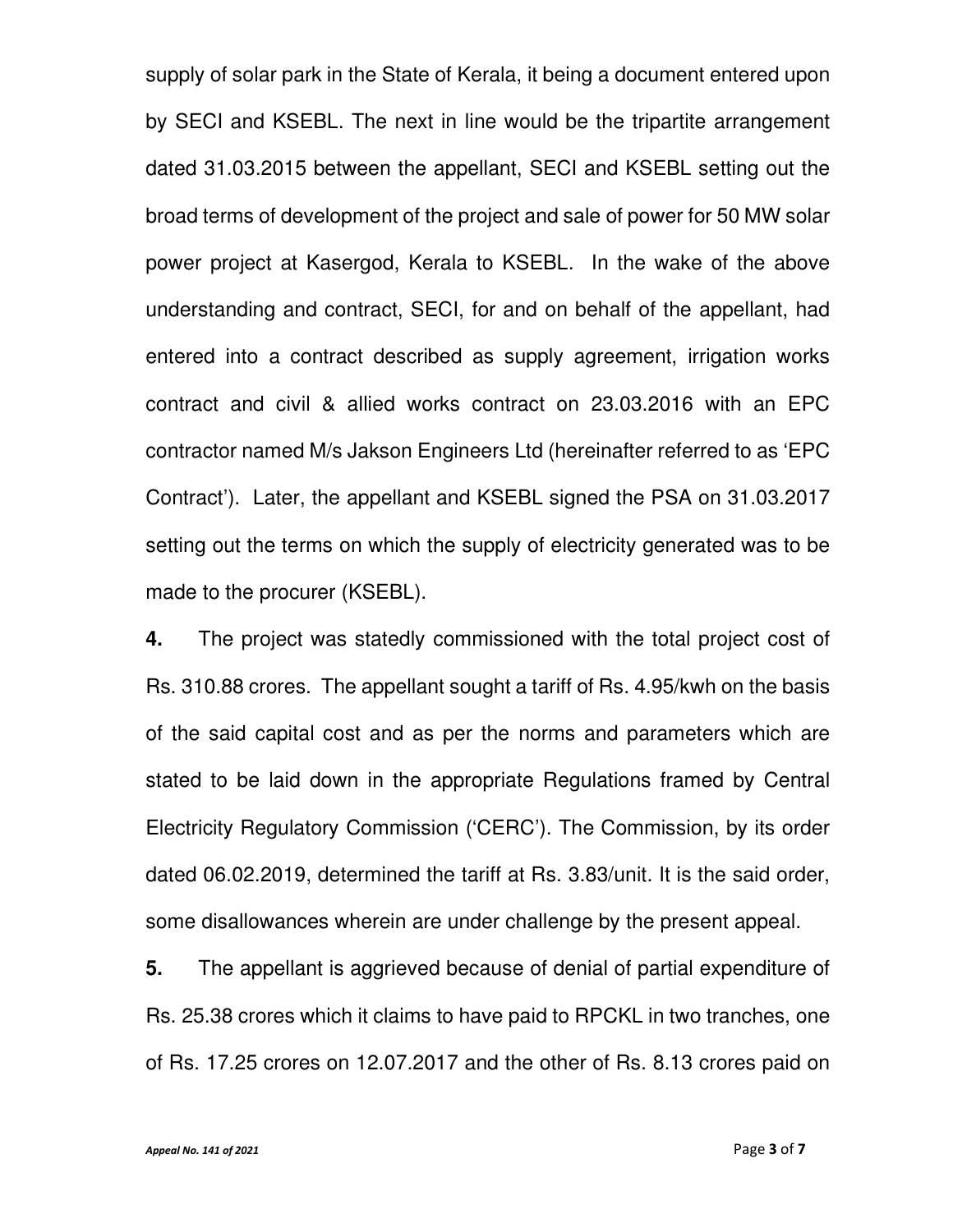25.10.2018. It appears the said expenditure was incurred as power

evacuation cost. The relevant part of the impugned order reads thus:

#### *"Power Evacuation cost*

*37. In the petition, the petitioner claimed the total cost of evacuation as Rs 25.38 crore. The petitioner further clarified that, IREDA had remitted Rs 17.25 crore to Renewable Power Corporation of Kerala Limited (RPCKL) for constructing evacuation facilities. Further, RPCKL has claimed an additional demand of Rs 8.13 crore, which was later withdrawn by the RPCKL.* 

*On the contrary, KSEB Ltd vide its letter dated 28.06.2018 has submitted that, the total expenditure for the development of the evacuation facilities from solar park is Rs 31.81 crore. The substation and the connected infrastructure were created entirely for evacuation of power from the park. The evacuation infrastructure was created to cater to solar park of capacity of 130 MW. KSEB Ltd is working out a proposal for utilization of the substation by sharing the infrastructure and KSEB Ltd will share the cost of the substation to the tune of Rs 10.4723 crore, and only the balance amount of Rs 21.34 crore will be charged from RPCKL.* 

*The Commission examined the claim of the petitioner as well the submission of KSEB Ltd. As per the details submitted by KSEB Ltd, the power evacuation facilities was created at the cost of Rs 31.86 crore to cater the solar park capacity of 130 MW. Hence there is no rationale for loading the entire cost to the 50 MW plant developed by the petitioner. Hence, the Commission has adopted the proportional cost of power evacuation for 50 MW out the total cost of Rs 31.86 crore incurred for creating the power evacuation infrastructure for 130 MW. Accordingly, the cost of power evacuation considered for tariff determination is Rs 12.25 crore."*

**6.** The grievance raised by the appellant in above regard primarily has

been that the above expenditure was incurred by the appellant towards

project cost which should have been allowed as pass-through in entirety.

After some hearing, however, having taken instructions, learned counsel

submitted that since the amount in question, which has been denied, was

paid to RPCKL under a different contractual arrangement/understanding,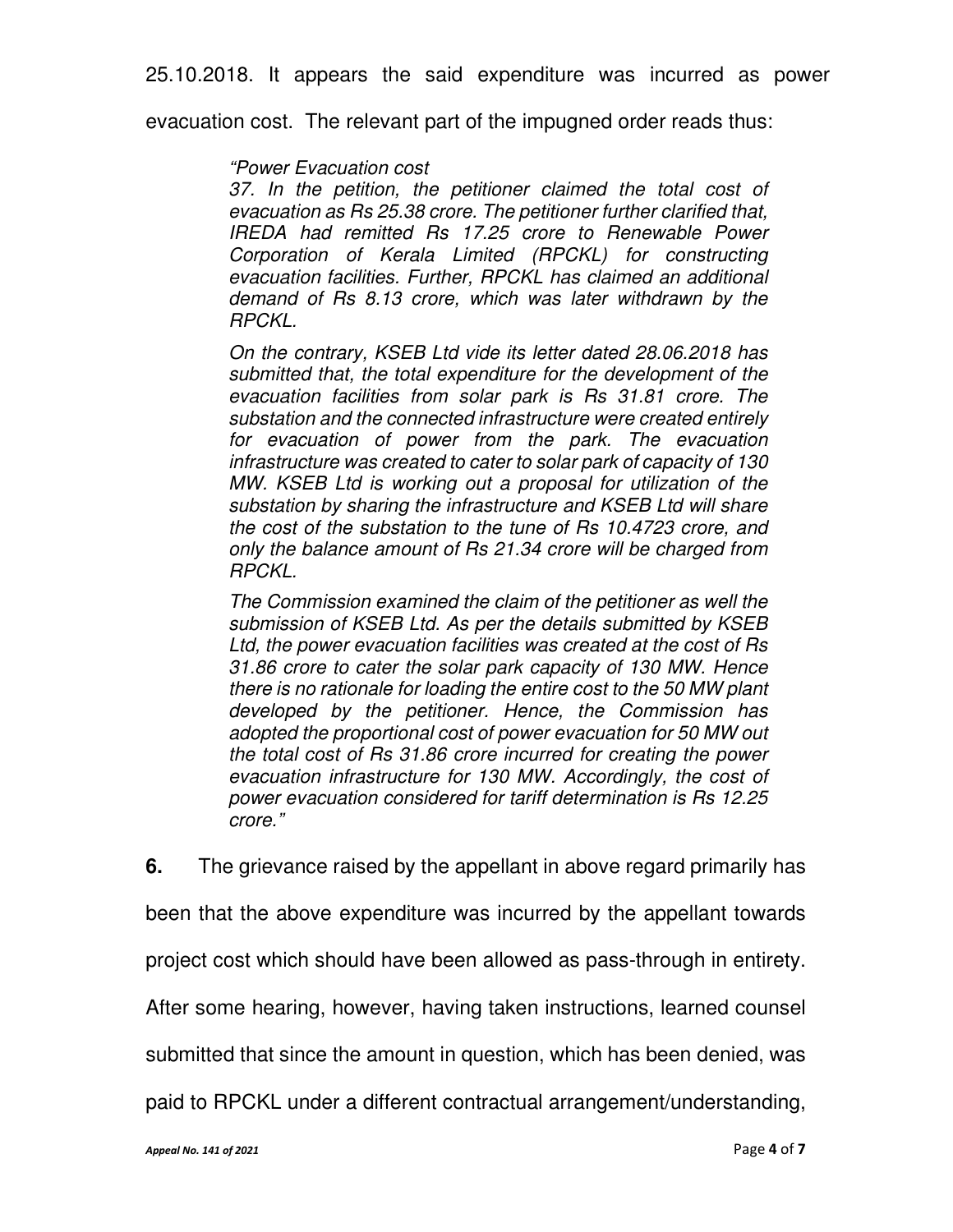the appellant does not press any relief in this regard at this stage for purposes of the tariff determination exercise and instead seeks liberty to pursue the matter of recovery of the amount paid in excess to RPCKL by taking out appropriate proceedings before the appropriate forum. We grant such liberty and thus treat the issue as not pressed in this appeal.

**7.** The other issue agitated by the appeal at hand relates to the liquidated damages that could have been secured on account of the delay in the completion of the project by EPC contractor. It appears that in the EPC contract dated 23.03.2016, there is a provision for liquidated damages to be payable by the EPC contractor in case of any inordinate or unexplained delay. The Commission has dealt with this subject by the impugned order as under:

*"34. Liquidated damages* 

*34.1 The project is scheduled to be commissioned within the period specified in SCC from the date of issue of LOI.* 

*34.2 In case the contractor fails to achieve successful commissioning of the plant by the due date indicated in Timeline, the Employer shall levy Liquidated Damages on the Contractor at the rate of 0.10% of the total contract value per day of delay for the remaining work, subjected to a maximum of 5% (five percent) of the total contract value.* 

*34.3 The project can be scheduled to be commissioned within the stipulated time period mentioned at SCC plus additional 1.5 months from the date of LOI. In case of delay for more than the maximum period allowed (including LD), the Employer may get the project completed by other suitable agency at risk and cost of Contractor. For calculation of liquidated damages, the month shall be considered consisting of 30 days and the date of LOI as reference date."* 

*… 34. …* 

*The petitioner also submitted that, they are in the process of assessing the quantum of liquidated damages that can be claimed against the EPC contractor. Any liquidated damages*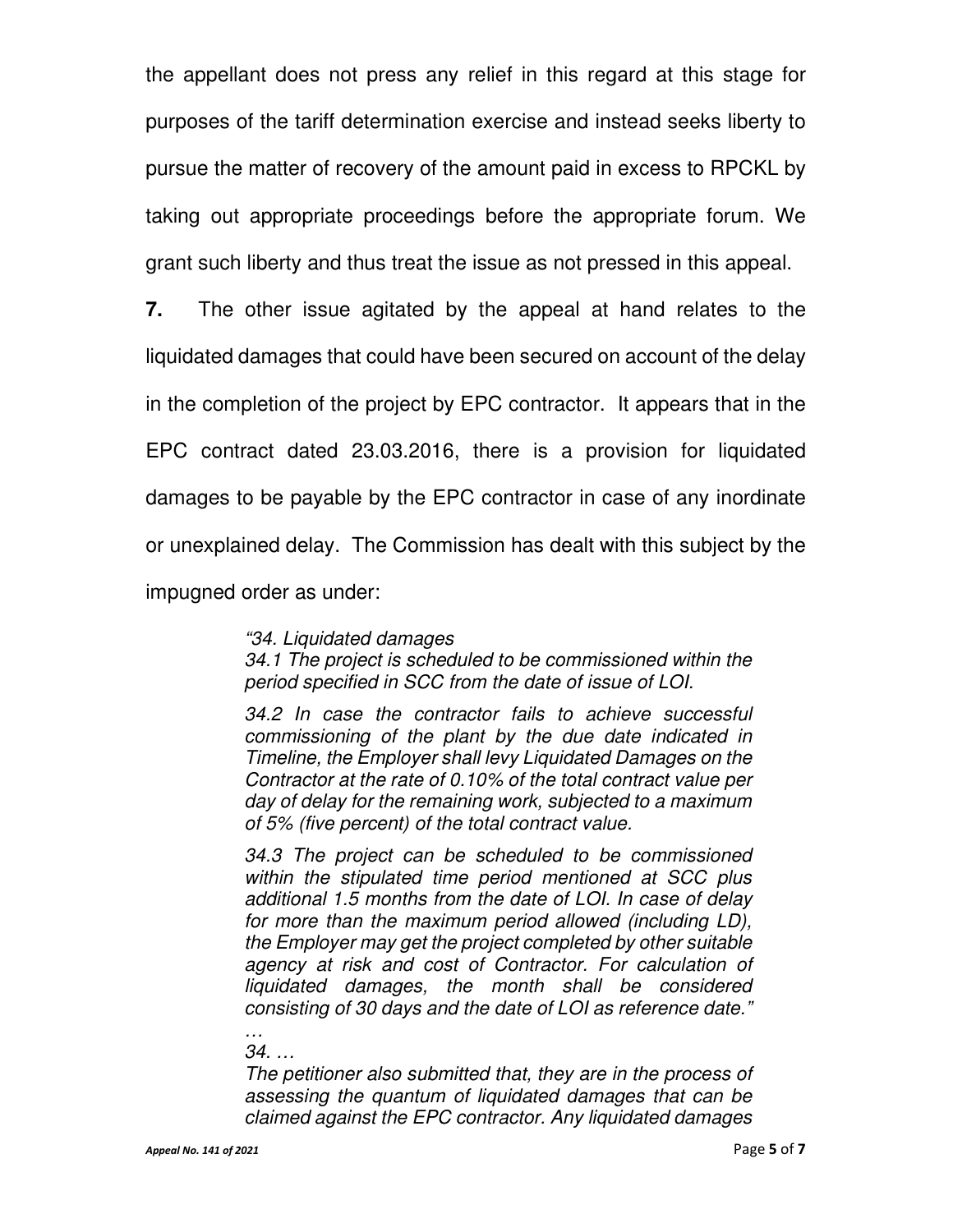*recovered by the petitioners from the EPC contractor will be adjusted towards capital cost, as per the established practice in the electricity sector.* 

*35. The Commission has examined the matter in detail. It is noted that, the total delay in commissioning of the project was about 249 days for the first 30 MW and the delay in commissioning for the total capacity was about 409 days. However, the clause 34 of the GCC limits the maximum liquidated damages of 5%, at the rate of 0.10 % of the total contract value per day. It means that, the GCC provides the liquidated damages @0.1% of the contract value per day upto a maximum of 50 days only. Hence the Commission decide to impose the maximum liquidated damage @5% of the contract value of the EPC cost of Rs 269.29 crore, i.e., a total liquidated damage of Rs 13.46 crore on the total EPC cost.* 

*36. Thus, the Commission had considered the EPC cost excluding the liquidated damages only for determining the tariff for electricity generated from the project. The details are given below:*

| SI. NO. | Particulars                                      | Amount (Rs. Cr) |
|---------|--------------------------------------------------|-----------------|
|         | EPC cost                                         | 269.29          |
|         | Liquidated damages @5%<br>of the EPC cost        | 13.46           |
| 3       | Net EPC cost adopted for<br>tariff determination | 255.83          |

**8.** It is the contention of the appellant that the Commission has fallen into error by assuming the maximum liquidated damages which may possibly be recovered by the appellant from EPC contractor so as to deduct such amount from the project cost. Though the learned counsel for the Commission sought to join issue on such contention, we find that the appellant had not taken out any proceedings before any forum for adjudication of the claim for liquidated damages by the time of the tariff determination exercise. In these circumstances, the decision taken by the Commission will have to be treated as an exercise done on assumptions.